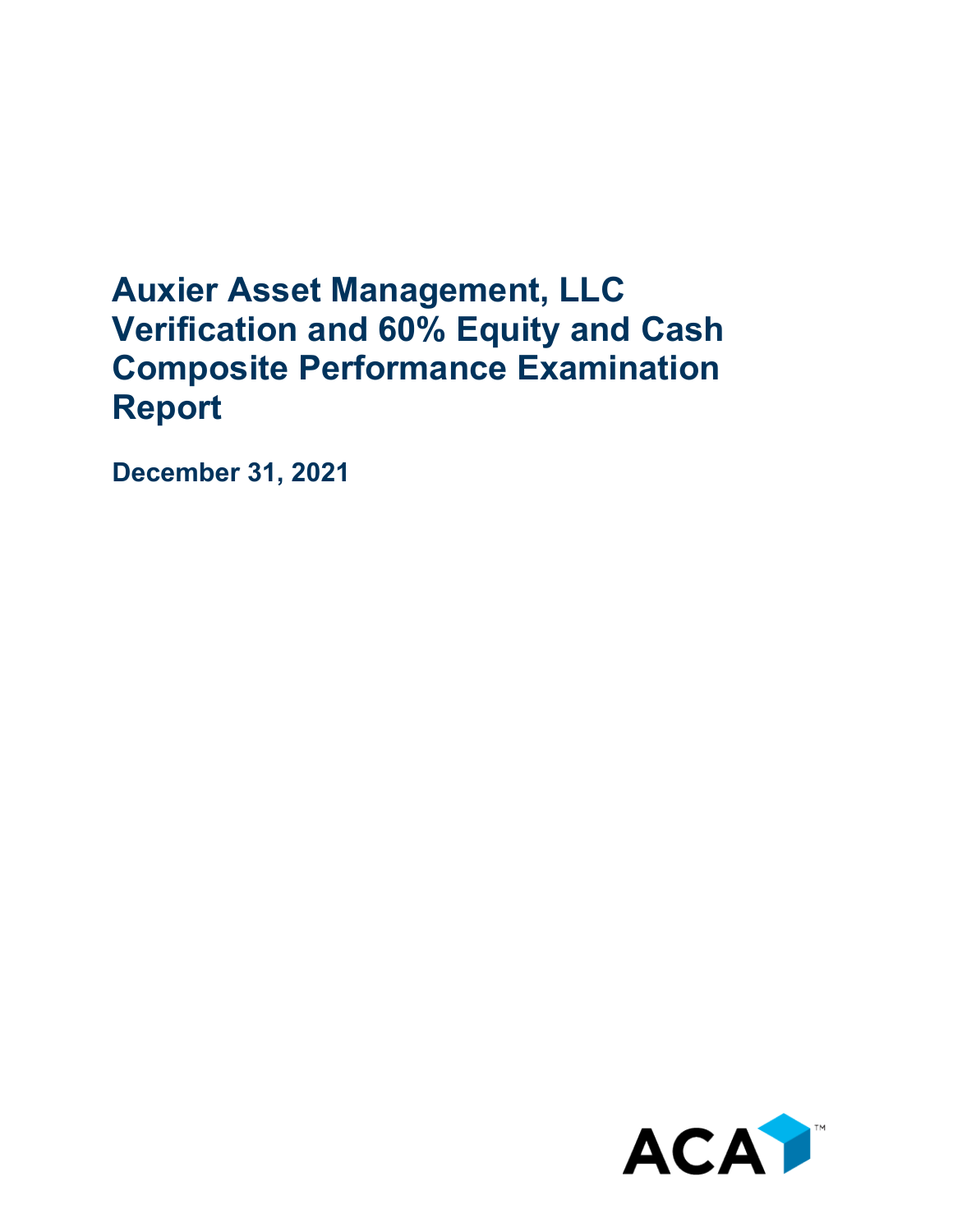

## **Verification and Performance Examination Report**

Mr. Jeffrey Auxier Auxier Asset Management, LLC

We have verified whether Auxier Asset Management, LLC (the "Firm") has, for the periods from April 1, 2017 through December 31, 2021, established policies and procedures for complying with the Global Investment Performance Standards (GIPS®) related to composite and pooled fund maintenance and the calculation, presentation, and distribution of performance that are designed in compliance with the GIPS standards, as well as whether these policies and procedures have been implemented on a firm-wide basis. GIPS® is a registered trademark of CFA Institute. CFA Institute does not endorse or promote this organization, nor does it warrant the accuracy or quality of the content contained herein. We have also examined the Firm's 60% Equity and Cash Composite for the periods from April 1, 2017 through December 31, 2021.

The Firm's management is responsible for its claim of compliance with the GIPS standards, the design and implementation of its policies and procedures, and for the accompanying 60% Equity and Cash Composite's GIPS composite report. Our responsibilities are to be independent from the Firm and to express an opinion based on our verification and performance examination. We conducted this verification and performance examination in accordance with the required verification and performance examination procedures of the GIPS standards, which includes testing performed on a sample basis. We also conducted such other procedures as we considered necessary in the circumstances.

In our opinion, for the periods from April 1, 2017 through December 31, 2021, the Firm's policies and procedures for complying with the GIPS standards related to composite and pooled fund maintenance, as well as the calculation, presentation, and distribution of performance, have been, in all material respects:

- Designed in compliance with the GIPS standards, and
- Implemented on a firm-wide basis.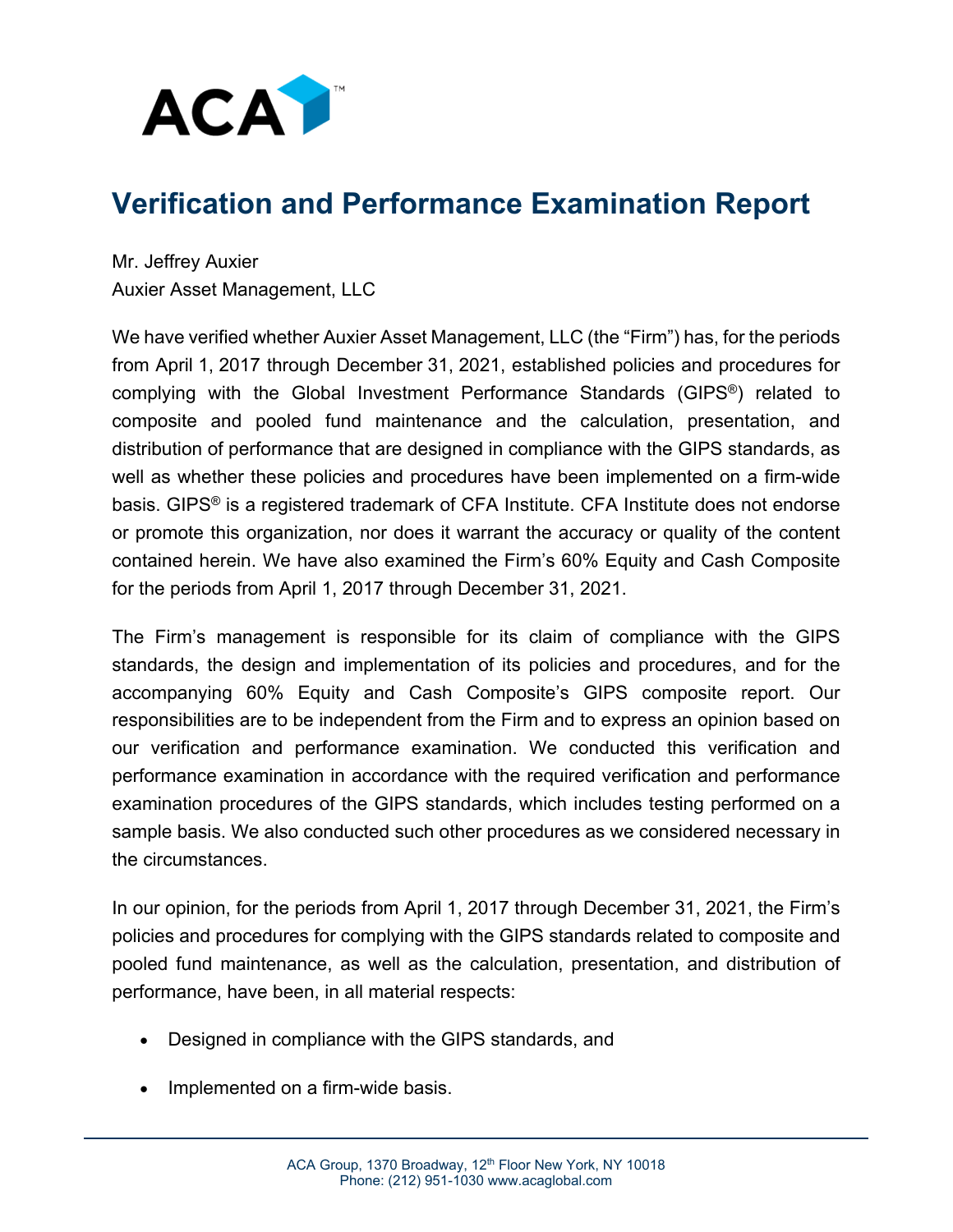

A verification covering the periods from July 1, 1998 through March 31, 2017 was performed by another verification firm, whose report expressed an unqualified opinion thereon.

Also, in our opinion, the Firm has, in all material respects:

- Constructed the 60% Equity and Cash Composite and calculated the 60% Equity and Cash Composite's performance for the periods from April 1, 2017 through December 31, 2021 in compliance with the GIPS standards; and
- Prepared and presented the accompanying 60% Equity and Cash Composite's GIPS composite report for the periods from April 1, 2017 through December 31, 2021 in compliance with the GIPS standards.

A performance examination of the Firm's 60% Equity and Cash Composite covering the periods from January 1, 1989 through March 31, 2017 was performed by another verification firm, whose report expressed an unqualified opinion thereon.

This report does not relate to or provide assurance on any specific performance report of the Firm other than the Firm's accompanying 60% Equity and Cash Composite's GIPS composite report, or on the operating effectiveness of the Firm's controls or policies and procedures for complying with the GIPS standards.

ACA Group

ACA Group, Performance Services Division

March 24, 2022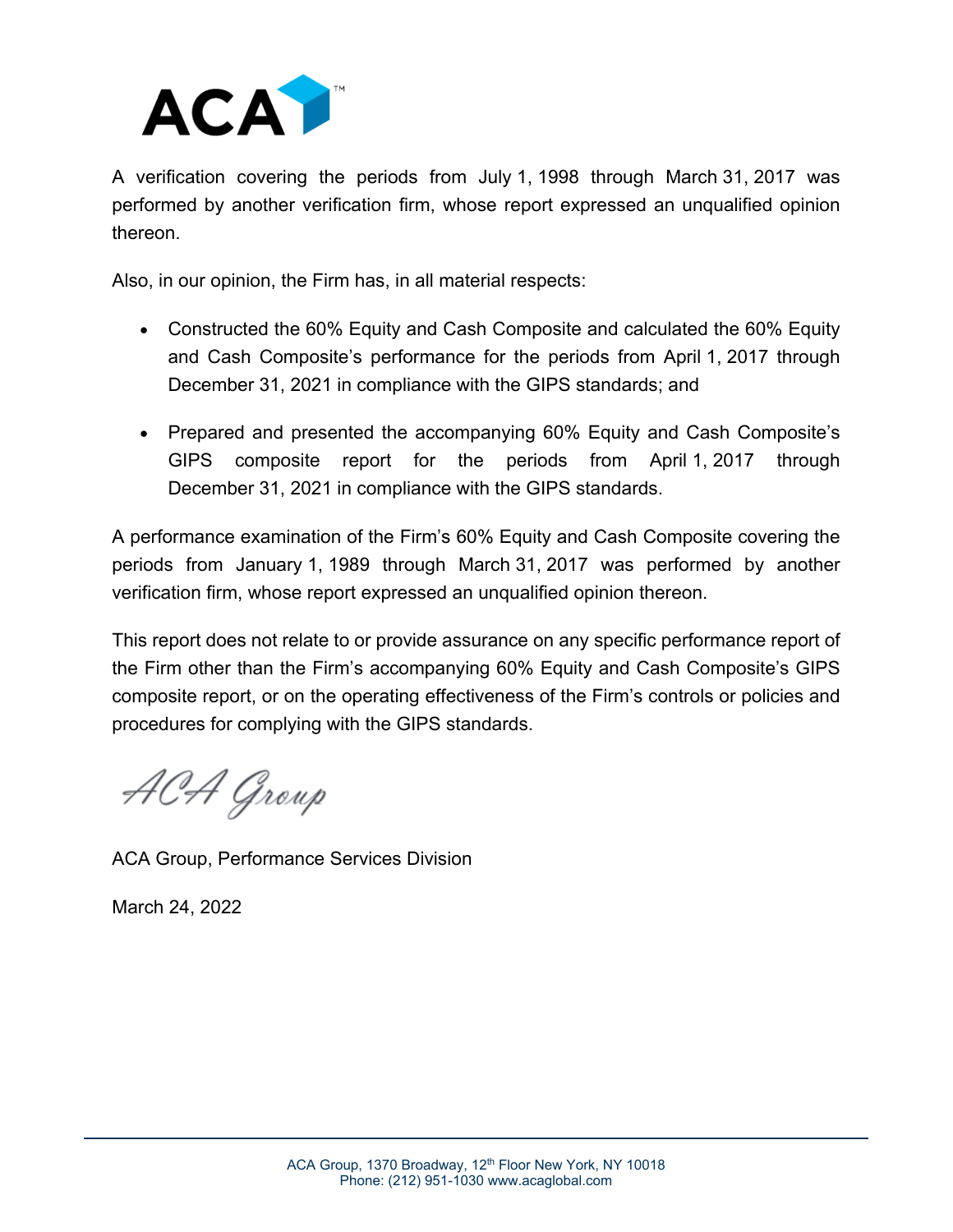## **AUXIER ASSET MANAGEMENT, LLC 60% EQUITY AND CASH COMPOSITE GIPS REPORT PAGE ONE OF TWO**

|       | <b>Total Firm</b>        | <b>Composite Assets</b> |                 | <b>Annual Performance Results</b> |            |           |                |                       | 3-Yr Annualized Standard Deviation |        |                |
|-------|--------------------------|-------------------------|-----------------|-----------------------------------|------------|-----------|----------------|-----------------------|------------------------------------|--------|----------------|
| Year  | <b>Assets</b>            | <b>U.S. Dollars</b>     | Number of       | Composite                         |            | S&P       | <b>Russell</b> |                       | <b>Composite Composite</b>         | S&P    | <b>Russell</b> |
| End   | (millions)               | (millions)              | <b>Accounts</b> | Gross                             | <b>Net</b> | 500       |                | 1000 Value Dispersion | Gross                              | 500    | 1000 Value     |
| 2021  | 793                      | 640                     | 188             | 21.45%                            | 20.40%     | 28.71%    | 25.16%         | 3.57%                 | 15.36%                             | 17.17% | 19.06%         |
| 2020  | 694                      | 541                     | 172             | 6.09%                             | 5.16%      | 18.40%    | 2.80%          | 3.45%                 | 15.95%                             | 18.53% | 19.62%         |
| 2019  | 683                      | 540                     | 172             | 20.09%                            | 19.03%     | 31.49%    | 26.54%         | 2.96%                 | 10.19%                             | 11.93% | 11.85%         |
| 2018  | 609                      | 478                     | 174             | $-3.99%$                          | $-4.85%$   | $-4.38%$  | $-8.27%$       | 2.64%                 | 9.14%                              | 10.80% | 10.82%         |
| 2017  | 681                      | 538                     | 173             | 18.21%                            | 17.14%     | 21.83%    | 13.66%         | 2.77%                 | 8.00%                              | 9.92%  | 10.20%         |
| 2016  | 605                      | 482                     | 156             | 7.69%                             | 6.61%      | 11.96%    | 17.34%         | 1.49%                 | 8.72%                              | 10.59% | 10.77%         |
| 2015  | 590                      | 479                     | 157             | 1.02%                             | $-0.05%$   | 1.38%     | $-3.83%$       | 2.37%                 | 9.42%                              | 10.47% | 10.68%         |
| 2014  | 652                      | 527                     | 163             | 8.53%                             | 7.35%      | 13.69%    | 13.45%         | 1.31%                 | 8.00%                              | 8.97%  | 9.20%          |
| 2013  | 648                      | 513                     | 143             | 24.97%                            | 23.59%     | 32.39%    | 32.53%         | 2.53%                 | 9.54%                              | 11.94% | 12.70%         |
| 2012  | 526                      | 404                     | 115             | 10.09%                            | 8.87%      | 16.00%    | 17.51%         | 0.97%                 | 10.68%                             | 15.09% | 15.51%         |
| 2011  | 439                      | 332                     | 85              | 6.92%                             | 5.77%      | 2.11%     | 0.39%          | 1.90%                 | 12.80%                             | 18.71% | 20.69%         |
| 2010  | 354                      | 245                     | 78              | 11.60%                            | 10.40%     | 15.06%    | 15.51%         | 2.94%                 |                                    |        |                |
| 2009  | 291                      | 223                     | 139             | 24.55%                            | 23.19%     | 26.46%    | 19.69%         | 4.34%                 |                                    |        |                |
| 2008  | 240                      | 188                     | 148             | $-23.79%$                         | $-24.63%$  | $-37.00%$ | $-36.85%$      | 3.89%                 |                                    |        |                |
| 2007  | 326                      | 262                     | 157             | 6.46%                             | 5.28%      | 5.49%     | $-0.17%$       | 2.78%                 |                                    |        |                |
| 2006  | 311                      | 241                     | 149             | 12.82%                            | 11.57%     | 15.79%    | 22.25%         | 2.0%                  |                                    |        |                |
| 2005  | 296                      | 221                     | 160             | 6.76%                             | 5.56%      | 4.91%     | 7.05%          | 2.4%                  |                                    |        |                |
| 2004  | 263                      | 176                     | 131             | 11.25%                            | 10.06%     | 10.88%    | 16.49%         | 1.7%                  |                                    |        |                |
| 2003  | 201                      | 122                     | 127             | 30.05%                            | 28.74%     | 28.68%    | 30.03%         | 4.2%                  |                                    |        |                |
| 2002  | 162                      | 70                      | 88              | $-12.30%$                         | $-13.14%$  | $-22.10%$ | $-15.52%$      | 5.5%                  |                                    |        |                |
| 2001  | 177                      | 89                      | 126             | 0.94%                             | $-0.01%$   | $-11.89%$ | $-5.59%$       | 9.2%                  |                                    |        |                |
| 2000  | 167                      | 77                      | 125             | 5.38%                             | 4.32%      | $-9.10%$  | 7.02%          | 12.6%                 |                                    |        |                |
| 1999  | 166                      | 88                      | 143             | 10.27%                            | 9.25%      | 21.04%    | 7.35%          | 14.3%                 |                                    |        |                |
| 1998* | 136                      | 67                      | 99              | 0.47%                             | $-1.03%$   | 28.58%    | 15.63%         | 2.6%                  |                                    |        |                |
| 1997* | $\blacksquare$           | 14                      | $\mathbf{q}$    | 38.35%                            | 35.62%     | 33.36%    | 35.18%         | N.A.                  |                                    |        |                |
| 1996* | $\blacksquare$           | 7                       | Five or fewer   | 26.58%                            | 24.08%     | 22.96%    | 21.64%         | N.A.                  |                                    |        |                |
| 1995* | $\blacksquare$           | $\mathbf{1}$            | Five or fewer   | 35.55%                            | 32.88%     | 37.58%    | 38.36%         | N.A.                  |                                    |        |                |
| 1994* | $\overline{\phantom{a}}$ | 3                       | Five or fewer   | $-6.35%$                          | $-8.20%$   | 1.32%     | $-1.98%$       | N.A.                  |                                    |        |                |
| 1993* | $\blacksquare$           | 3                       | Five or fewer   | 2.90%                             | 0.86%      | 10.08%    | 18.07%         | N.A.                  |                                    |        |                |
| 1992* | $\overline{\phantom{a}}$ | 3                       | $\overline{7}$  | 1.74%                             | $-0.27%$   | 7.62%     | 13.58%         | N.A.                  |                                    |        |                |
| 1991* | $\blacksquare$           | $\overline{c}$          | Five or fewer   | 35.93%                            | 33.24%     | 30.47%    | 24.55%         | N.A.                  |                                    |        |                |
| 1990* | $\blacksquare$           | $\mathbf{1}$            | Five or fewer   | $-4.63%$                          | $-6.51%$   | $-3.10%$  | $-8.08%$       | N.A.                  |                                    |        |                |
| 1989* | $\overline{\phantom{a}}$ | $\mathbf{1}$            | Five or fewer   | 40.73%                            | 37.95%     | 31.69%    | 25.19%         | N.A.                  |                                    |        |                |

N.A. - Information is not statistically meaningful due to an insufficient number of portfolios in the composite for the entire year.

\*Periods shown prior to July 1, 1998 represent the performance record of the portfolio management team while affiliated with a prior firm. The presentation conforms to the GIPS guidelines regarding the portability of investment results.

The three-year annualized ex-post standard deviation and annual composite dispersion of the composite are calculated using gross-of fees returns.

*60% Equity and Cash Composite contains fully discretionary equity accounts. Beginning July 1, 1998, accounts/relationships must be 60% invested in equities to be eligible for inclusion. The composite is measured against the S&P 500 and Russell 1000 Value indices. The composite may invest in foreign securities not reflectedin the benchmark. The minimum account size for this composite is \$300 thousand per relationship. For the period July 1, 1995 through June 30, 1998, the minimum account size was \$500 thousand. Prior to July 1, 1995, the minimum accountsize was \$300 thousand.*

Auxier Asset Management LLC is a registered investment adviser. The firm's list of composite descriptions is available upon request. The firm's list of broad distribution pooled funds is available upon request.